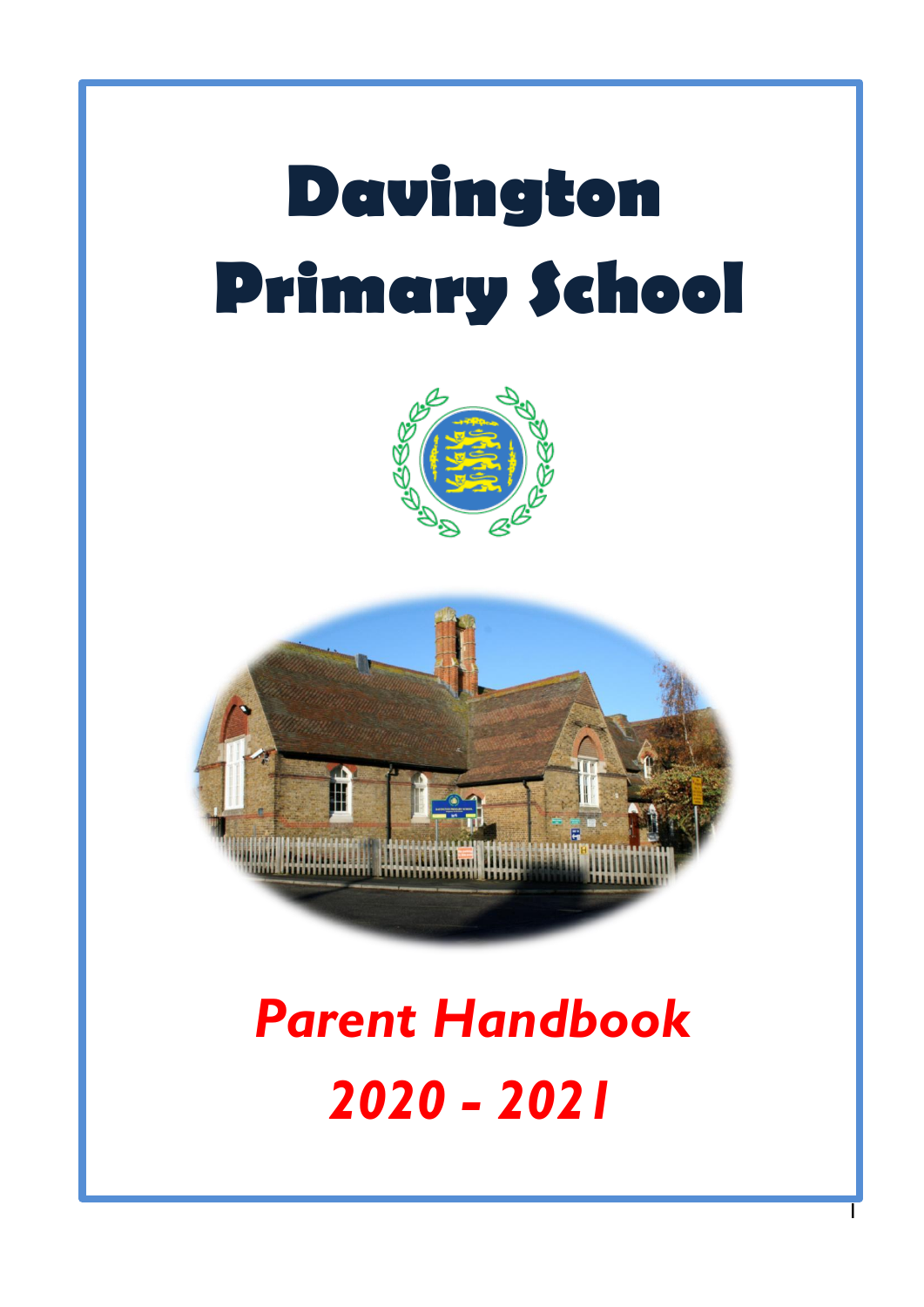# **CONTENTS**

## **Page Number**

| 3  | Contacts                   |
|----|----------------------------|
| 4  | <b>Teaching Staff</b>      |
| 5  | <b>Support Staff</b>       |
| 6  | Governors                  |
| 7  | The School day             |
| 8  | <b>General Information</b> |
| 13 | <b>School Uniform</b>      |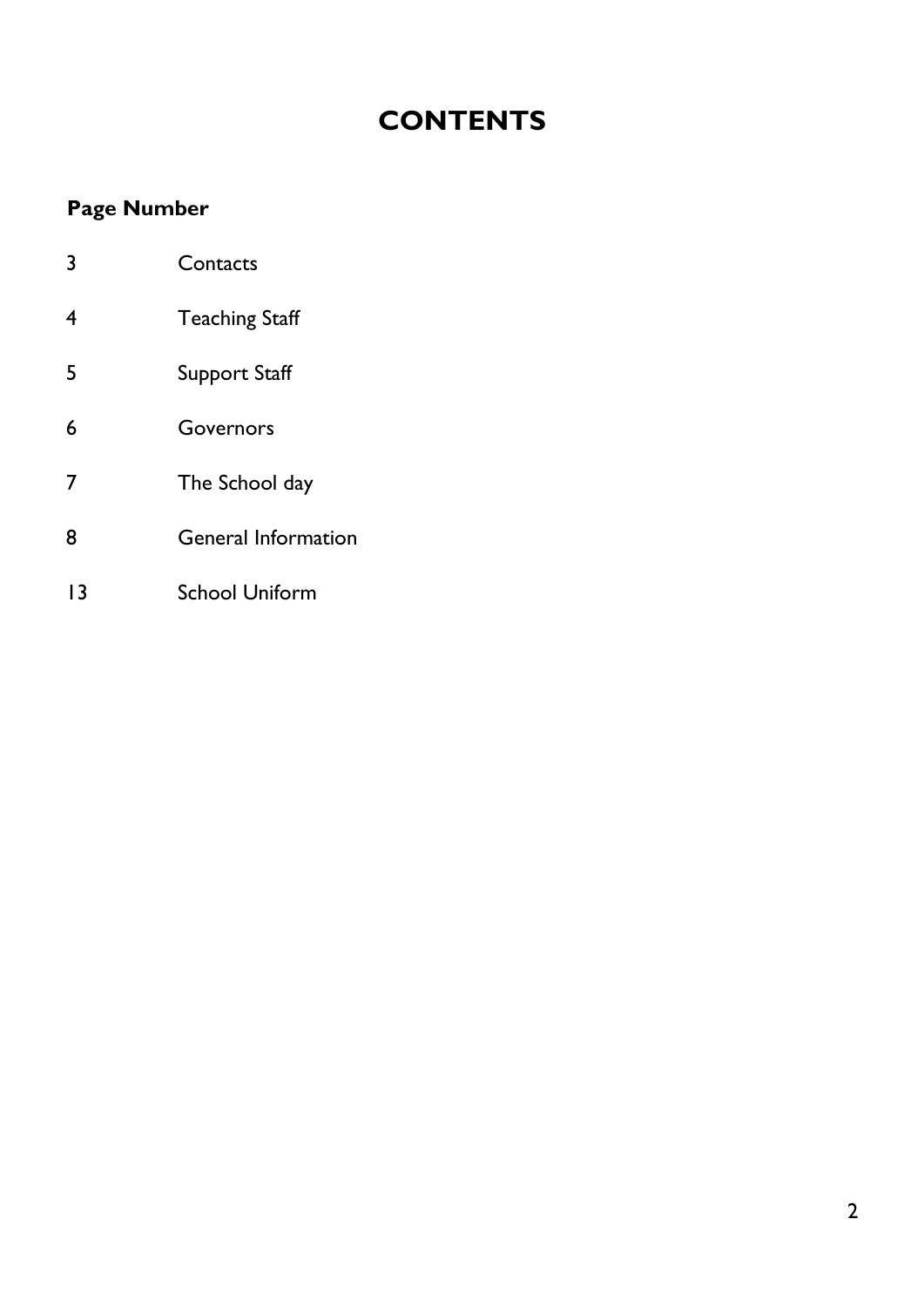## **WELCOME**

Contained within this handbook is some useful information that you and your child will need whilst at Davington Primary School. If you have any questions please do not hesitate to contact us.

**Headteacher:** Mr Chilton Saint

Davington Primary School Priory Row Faversham Kent ME13 7EQ Telephone: 01795 532401 Fax: 01795 537971

| E-mail:        | office@davington.kent.sch.uk |  |
|----------------|------------------------------|--|
| Ofsted Report: | www.ofsted.gov.uk            |  |
|                |                              |  |

School Website: [www.davington.kent.sch.uk](http://www.davington.kent.sch.uk/)

## **Office Staff:**

| Office Manager:                  | Mrs Julie Cavanagh      |
|----------------------------------|-------------------------|
| <b>Finance Officer:</b>          | <b>Mrs Diane Pleace</b> |
| Receptionist/Clerical Assistant: | Miss Emma Sears         |
| <b>Family Liaison Officer:</b>   | Mrs Jo Cleary           |

**Premises Supervisor:** Mr Barry Tabor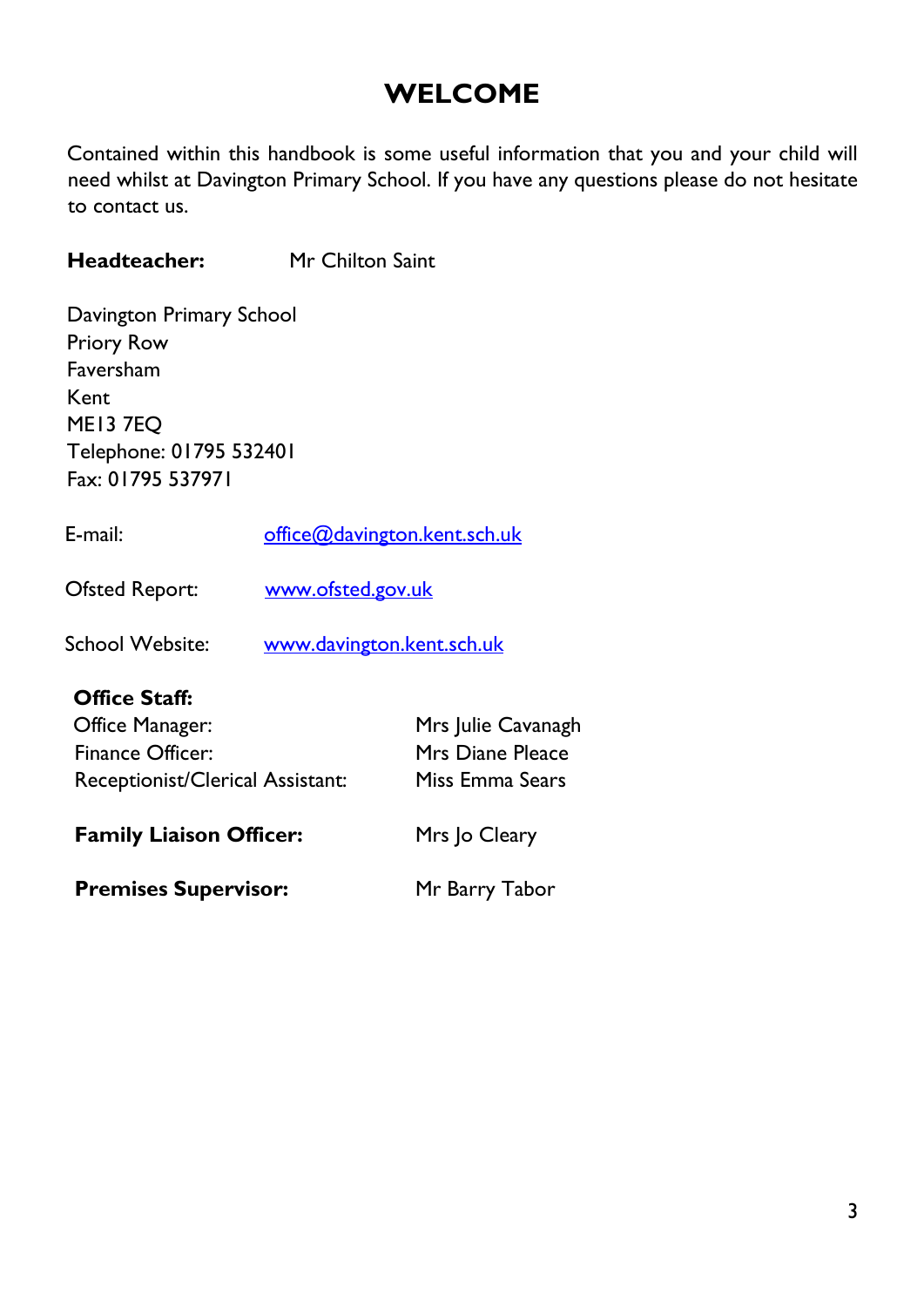## **SCHOOL TEACHING STAFF**

## **For the 2019 - 2020 academic year are as follows:-**

| <b>Headteacher</b>                                         | Mr Chilton Saint            |  |
|------------------------------------------------------------|-----------------------------|--|
| <b>Deputy Headteacher</b>                                  | Miss Joanna Heath           |  |
| <b>Assistant Headteacher</b>                               | Mrs Janet Davison           |  |
| <b>Leader of Sport and Community</b><br><b>Development</b> | Mr Matthew Haines           |  |
| <b>KS2 Leader of Learning</b>                              | Mrs Clare Halson            |  |
| <b>KSI Leader of Learning</b>                              | Mrs Emma Bishop             |  |
| <b>EYFS Leader of Learning</b>                             | Miss Kathryn Morgan         |  |
| <b>Class Teachers</b>                                      | Miss Emma Beard             |  |
|                                                            | Miss Megan Blair            |  |
|                                                            | <b>Mrs Caroline Bunting</b> |  |
|                                                            | Mrs Kurstie Cunningham      |  |
|                                                            | Mrs Ali Dunt                |  |
|                                                            | Miss Lizzie Jenkins         |  |
|                                                            | <b>Miss Natalie Kennett</b> |  |
|                                                            | Mrs Joanne Manning Press    |  |
|                                                            | Mrs Janis Milne             |  |
|                                                            | Mrs Sarah Oliver            |  |
|                                                            | Mr Dave Peal                |  |
|                                                            | Mr David Pendleton          |  |
|                                                            | <b>Ms Michele Preston</b>   |  |
|                                                            | Miss Lynn Reynolds          |  |
|                                                            | Mrs Ellen Woolf             |  |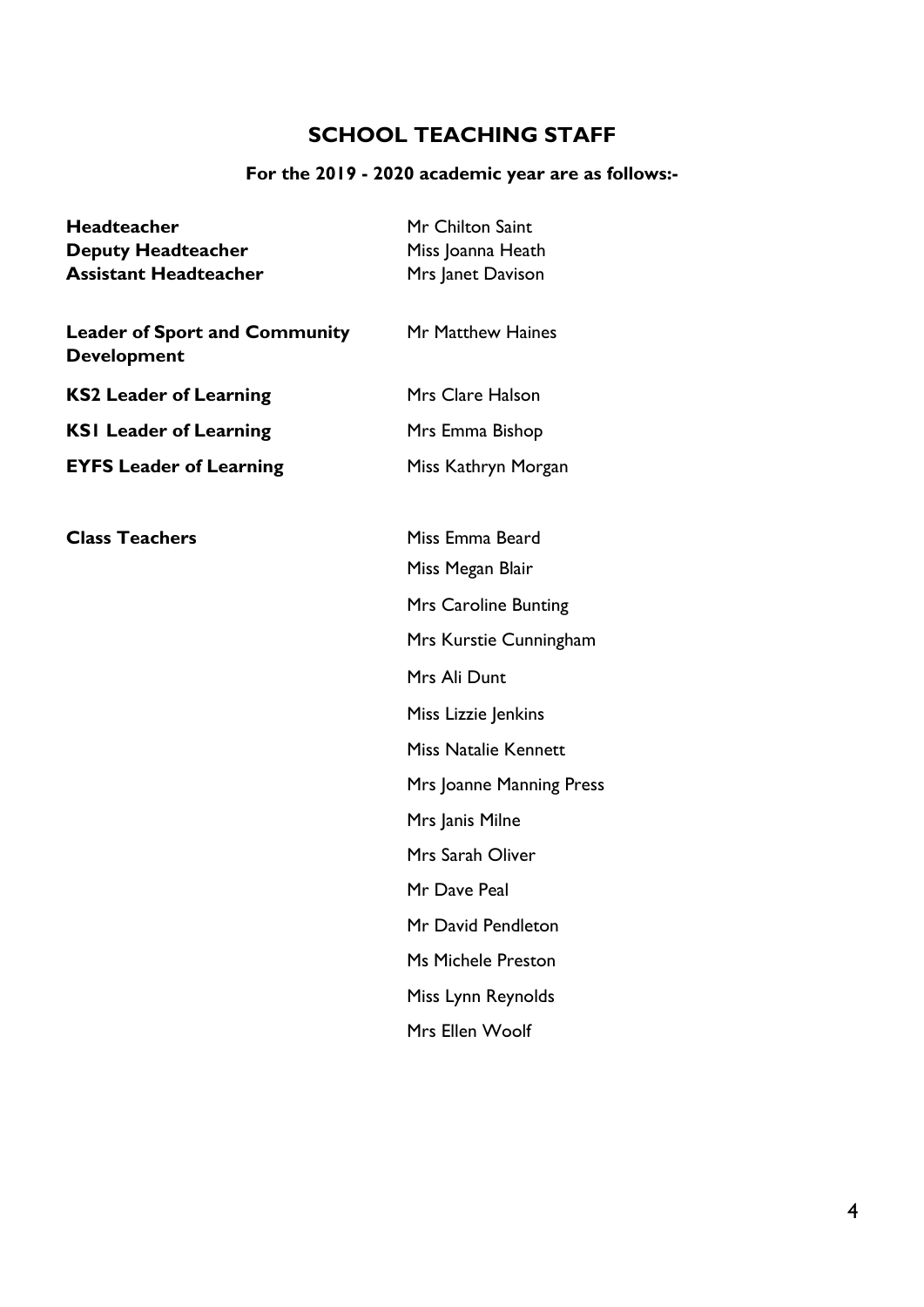#### **SCHOOL SUPPORT STAFF**

#### **Learning support assistants** Mrs Tracey Axford

Miss Anja Böhme Mrs Jo Clarke Mrs Michelle Cullen Mrs Karen Davies Mrs Sharon Ellis Mr Neil Holmes Mrs Caroline Mackender Mrs Eva Marriott Mrs Amanda Murphy Mrs Laura Polden Mrs Moira Russell Mrs Toni Scamp Miss Lisa Thornton Miss Abbie Turner Mrs Sarah Wilkinson

| <b>Family Liaison Officer</b> | Mrs Jo Cleary      |
|-------------------------------|--------------------|
| <b>Well Being Team</b>        | Mrs Kayti Elysee   |
|                               | Mrs Rebecca Fall   |
| <b>Office Manager</b>         | Mrs Julie Cavanagh |

**Finance Officer** Mrs Diane Pleace **Clerical Assistant/Receptionist** Miss Emma Sears

**Midday Supervisors** Mrs Sally Blunt

**Caretaker** Mr Barry Tabor

**Kitchen Staff** Mrs Marion George Mrs Deborah Ricks Miss Amanda Muddle Mrs Emma Young

> Mrs Maria Boorman Mrs Rebecca Goldsmith Mrs Sue Slater Mrs Megan Swan Mrs Karen Baldock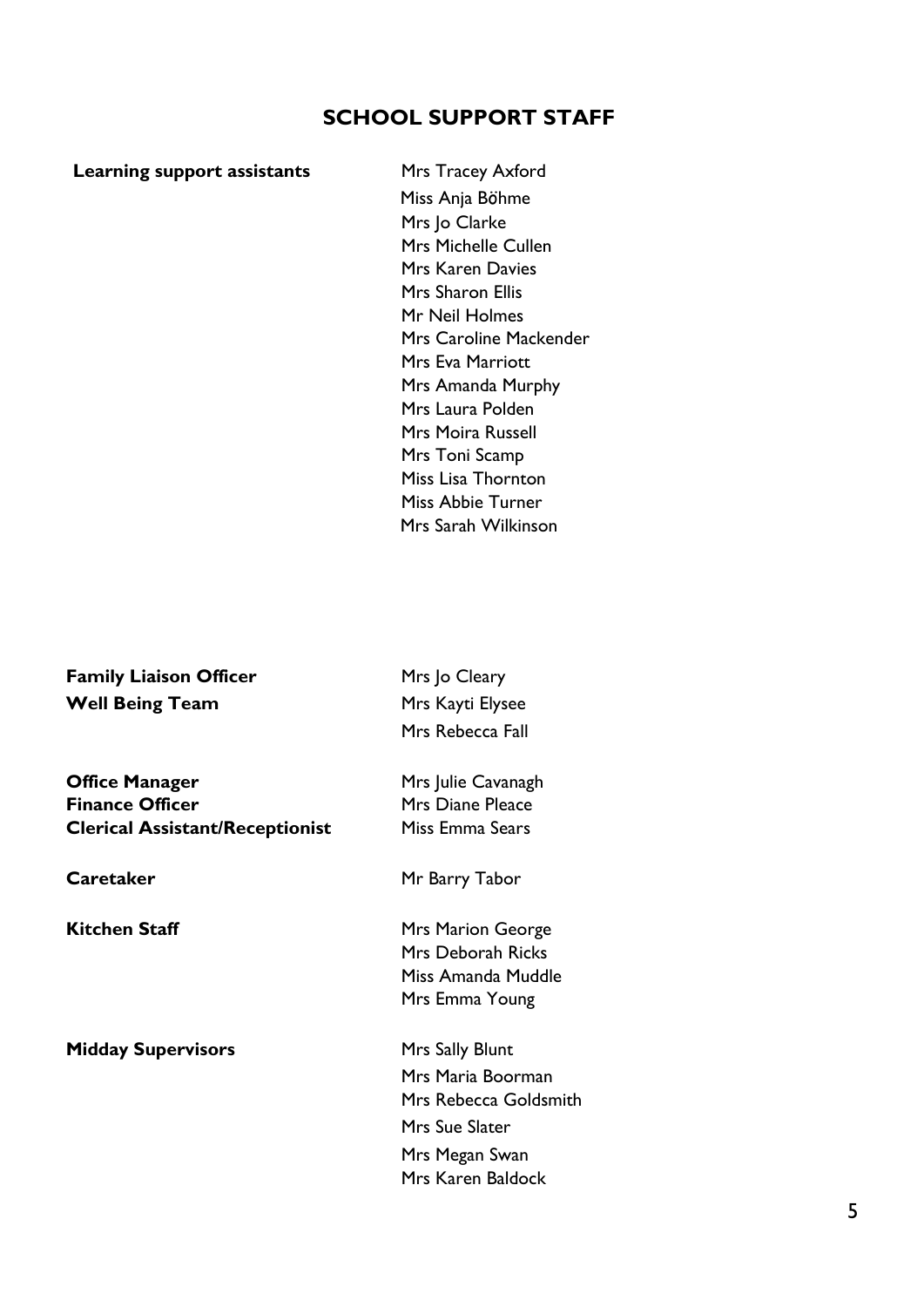#### **GOVERNORS**

| Dr Shafiq Madina            | <b>Chair of Governors/Parent Governor</b> |
|-----------------------------|-------------------------------------------|
| Mr Chilton Saint            | Headteacher/Staff Governor                |
| Mrs Joanne Billingham       | <b>Parent Governor</b>                    |
| <b>Ms Charlotte Cornell</b> | <b>Community Governor</b>                 |
| Miss Joanna Heath           | <b>Staff Governor</b>                     |
| Mr Robert Hewis             | <b>Community Governor</b>                 |
| Mrs Sue Lindgren            | <b>Community Governor</b>                 |
| Miss Kathryn Morgan         | <b>Staff Governor</b>                     |
| Ms Kate Williamson          | <b>Parent Governor</b>                    |
| Mrs Janet Davison           | <b>Associate Governor</b>                 |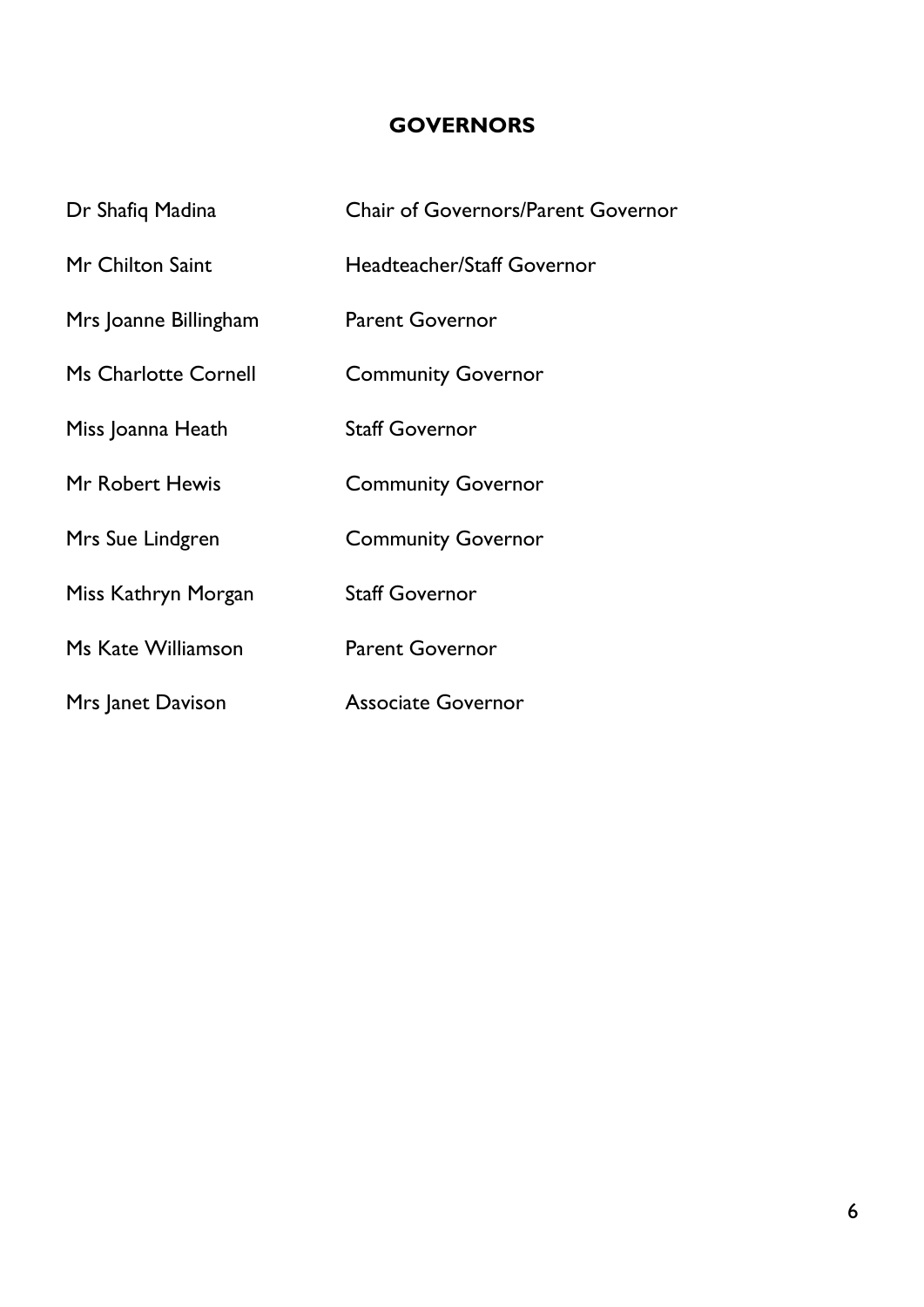## **THE SCHOOL DAY**

- **08:40** School gates open and children proceed straight to their classrooms.
- **08:55** Registration takes place children must be in class by this time
- **KS1 12:00 – 13:00** Lunch time **KS2 12:15 - 13:15** Lunch time
- **15:15** End of school day Please collect your child from the designated collection area.

There is a 15 minute morning break and a 15 minute assembly time every day. Whole school assembly takes place three times per week.

## **SCHOOL EQUIPMENT**

Each child should bring the following equipment:

#### **KS1**

A pair of Wellington Boots A waterproof coat A bookbag A named water bottle

**All children will need a small school bag to carry reading books, homework and letters etc.**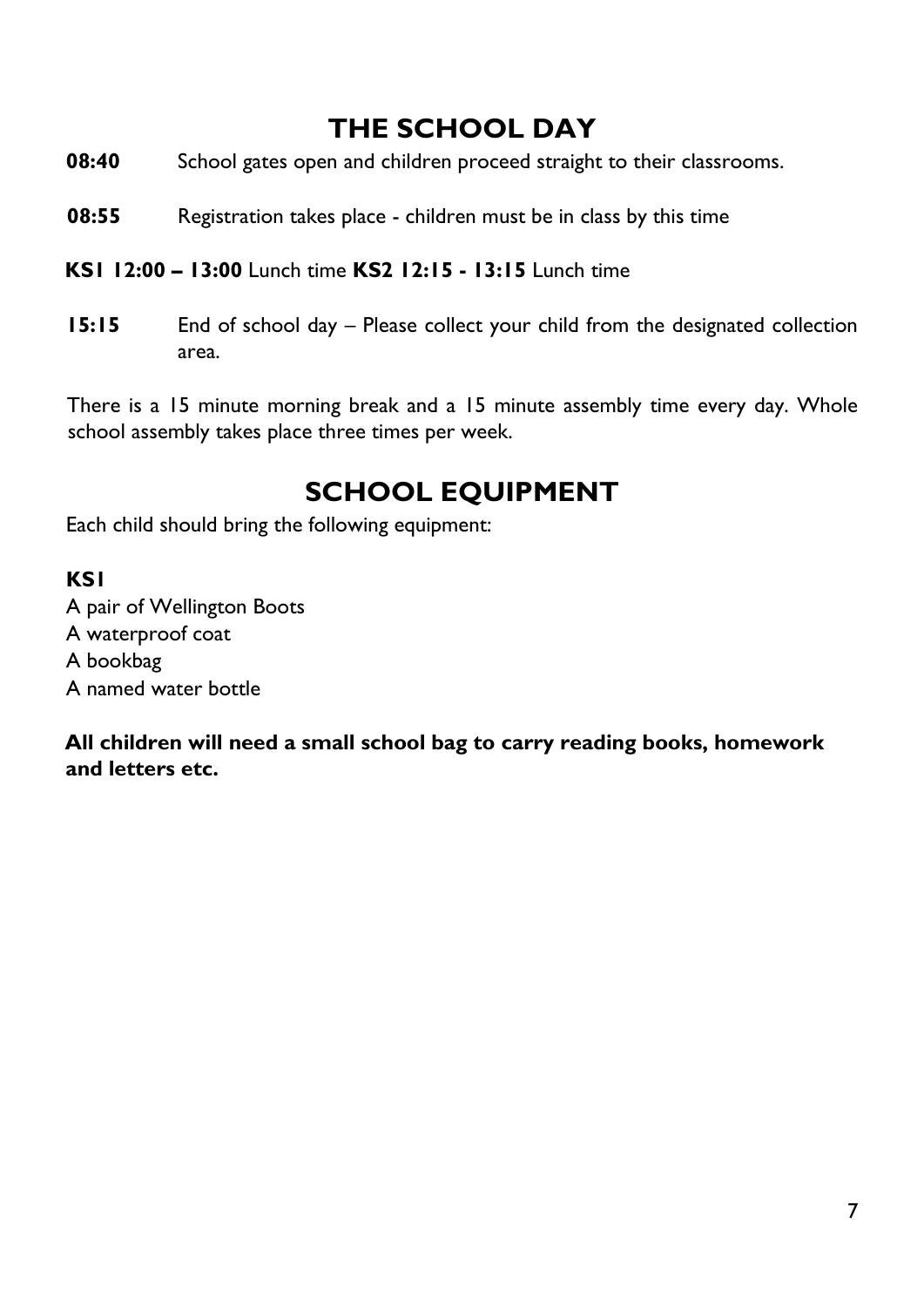## **GENERAL INFORMATION**

#### **BIRTH CERTIFICATES**

All new entrants to the school must provide us with a copy of the child's birth certificate and/or any legal document confirming their legal name as we must register them under the name entered on the birth certificate or specified in a change of name deed.

#### **PUPIL DATA COLLECTION FORMS**

You will be asked to complete one of these annually to ensure our records are accurate.

#### **PARENTS IN SCHOOL**

We strive to involve parents in the life of the school. Parents are involved in various activities in the school, including help in certain areas of the curriculum, swimming and transport to matches. Individual teachers will contact you when they need assistance, but are always open to offers of help – please do come forward to offer your help, this will be greatly appreciated by children and teachers alike.

We encourage parents to share their enthusiasms, talents and skills. Please let us know if you can help with any aspect of our teaching and learning e.g. sharing art work and ideas, sports activities, reading, dance, drama etc. All adults in school including parents must be security checked including a Disclosure and Barring Service which identifies adults who should not be allowed to work with children. Please contact the office if you wish to help out in school.

## **STANDARDS OF DISCIPLINE & BEHAVIOUR**

Behaviour in this school is good and we have many systems to help and support your child to learn and show good behaviour. In choosing our school we assume that you accept our standards of discipline and behaviour. The support of parents is valued in our attempts to ensure the proper care and safety of your child. Our behaviour policy encourages children to take responsibility for their own behaviour and its impact on others in preparation for adult life. We expect the children to respond to adults and school rules in a polite and appropriate manner.

## **ABSENCE FROM SCHOOL**

#### Any absence from school **must be accounted for**.

If your child is going to be absent from school for any reason, please phone the school first thing in the morning, after 8am. This message will be passed on to your child's class teacher. At Davington we operate a system where if your child is absent and we have not received a message or explanation, we make every effort to contact you or one of your emergency contacts (before 10:30am) so that *we* know your child is safe.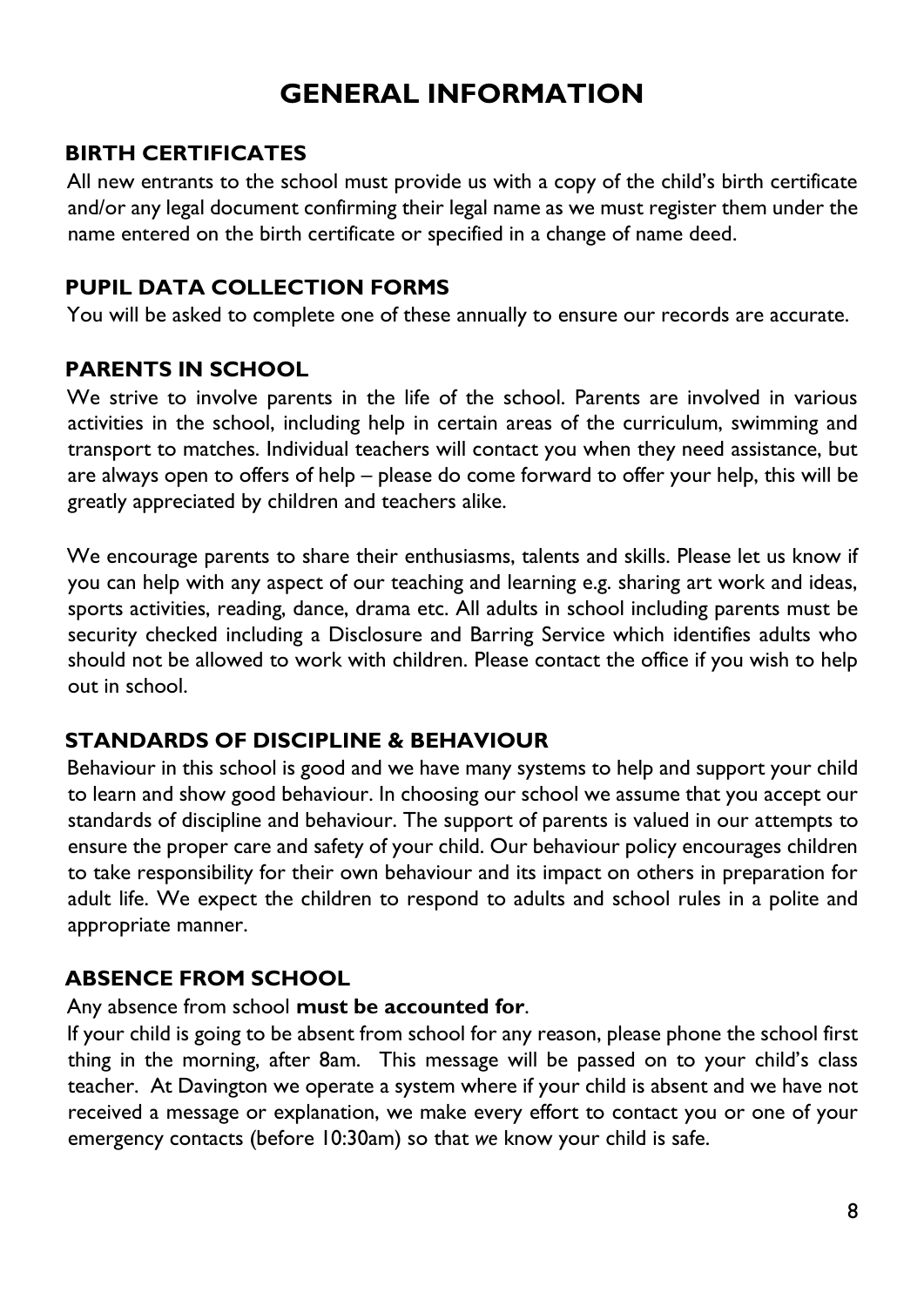When your child returns from his/her absence you are required to provide a written note explaining the absence. If you do not provide a letter explaining the absence then you will receive a written enquiry from us, which must be returned. Any unexplained absence is regarded and noted as unauthorised.

If your child has a medical/dentist appointment during the school day you must obtain a pass from the school office and ensure your child is not absent for the whole day. If your child's attendance causes a concern, we shall contact you.

If your child has a dental/hospital or medical appointment you MUST obtain a PASS from the school office in advance.

## **HOLIDAYS**

Due to Kent County Council and Department for Education regulations, we are unable to authorise holidays for reasons such as:

- Availability of cheap holidays
- Availability of the desired accommodation
- Poor weather experienced in school holiday period
- Overlap with beginning or end of term

In law there are only four statutory defences for a child's absence, namely:

- That the school have granted leave
- That the child was prevented from attending by reason of sickness or any unavoidable cause
- On any day exclusively set apart for religious observance by the religious body to which his parent belong
- That the school at which the child is a registered pupil is not within walking distance of the child's home, and that no suitable arrangements have been made by the local authority for transport to and from school

For more information please ask to see our Attendance Policy.

## **MEDICAL**

Any medicine must be sent into school clearly labelled with your child's name and required dosage. If you child requires antibiotic medicine during the school day a form MUST be completed (available from the school office) giving permission for staff to administer the medication. It is your responsibility as a parent to ensure school is provided with in-date medicine and that medication is taken home during the holiday period.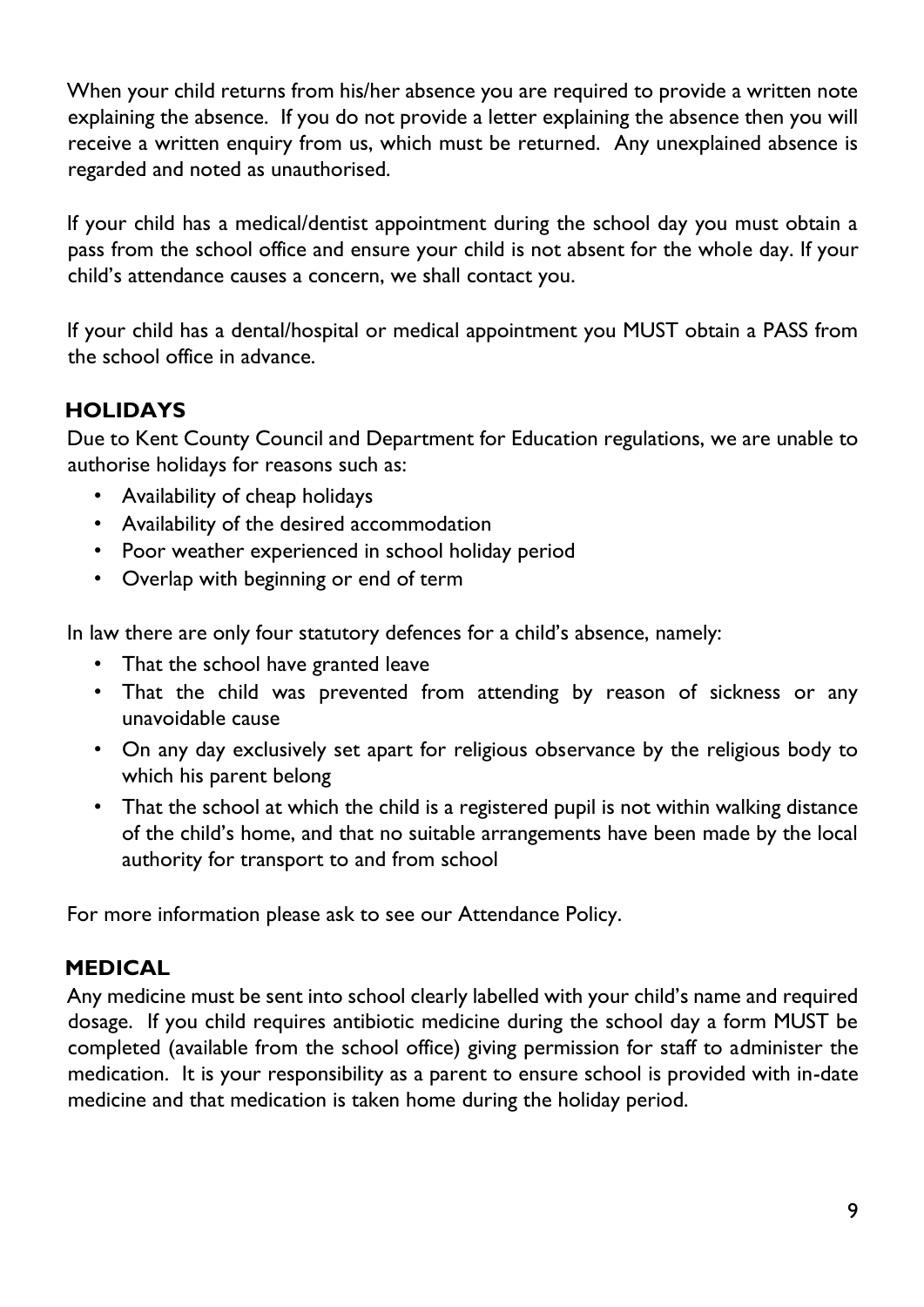## **FIRST AID AND ADMINISTRATION OF ANAESTHETIC**

We have a number of staff with Certificated Qualifications for First Aid. All accidents are treated seriously and recorded. Parents will be contacted either by phone or 'head bump' note if their child has been hurt in school and suffered something other than a minor injury. By the completing our **Admission Form and Data Collection Sheet** (available from the Office and in Admission packs) and returning it to school, you give us permission in your absence to consent to the administration of an anaesthetic or any other urgent medical treatment that might be required. It also gives us permission to administer first aid using the contents of any approved KCC First Aid Kit.

## **SCHOOL DINNERS**

All Year R, 1 and 2 children are entitled to a free school meal, please advise the School Office if you wish to opt out. School dinners cost  $£2.40$  per day payable in advance. Payment should be made via our e-payment website Parent Pay. School dinners are cooked on site and are very popular with the children.

## **FREE SCHOOL MEALS**

If you are in receipt of income support, income based job seekers allowance, guaranteed element of pension credit, child tax credit (without working tax credit) and your annual income is below £16,190 your child is entitled to a free school meal. You may also be entitled to free school meals if you are in receipt of employment and support allowance (income related) or receive support under part VI of the immigration & asylum act 1999. Application forms available from the school office. We really encourage parents to apply for free school meals, even if your child may only want them occasionally. Please ring or pop in to the School Office for further information or apply online via KCC website www.kent.gov.uk.

## **PACKED LUNCHES**

As a Healthy School we encourage all children to eat a healthy, well balanced diet. Please do not send your child to school with fizzy drinks, food with lots of artificial colouring, sugar or caffeine or very salty foods. We actively discourage packed lunches with lots of chocolate, crisps or pre-packaged food.

## **BREAK TIME SNACKS**

Children are given a piece of fruit at breaktime.

## **PLEASE BE AWARE THAT DAVINGTON PRIMARY SCHOOL IS A NUT FREE SCHOOL**

## **FRUIT CAFE KS2 (Years 3-6)**

We have our very own Fruit Café on our school playground. This is an opportunity for children in Years 3-6 to have a piece of fruit during their break time as they no longer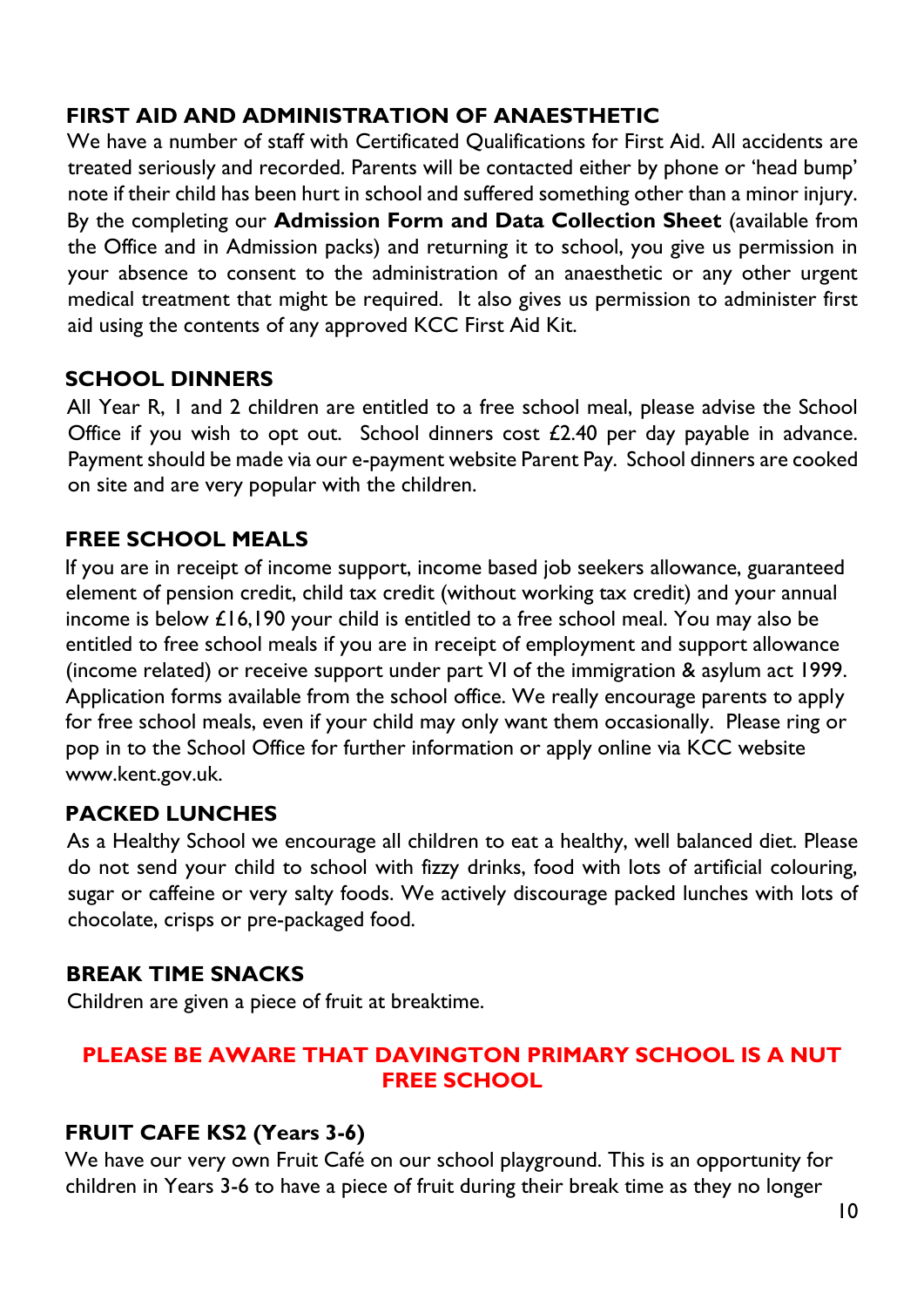receive free fruit like the children in KS1. In order to get a piece of fruit, the children will need to purchase a fruit token in the morning as they enter school. **Each fruit token costs 20p**.

## **SCHOOL INFORMATION**

We send out regular Newsletters and other school information letters or reminders via the children or email. Please encourage them to bring these home. Copies of newsletters are also available on the school website. If you wish to receive your newsletters via email please inform the school office of your email address.

## **OPEN DOOR POLICY**

Davington Primary School has an open door policy where we encourage parents to feel welcome to discuss any concerns or joys they have to do with their child's development. A senior member of staff is always available at the school gate at the start and end of the day. Class teachers are happy to see you at the start or end of the day but sometimes an appointment may be necessary. Please always check at the office first.

## **WELL BEING TEAM**

We have three Well Being Mentors whose role it is to support a child at any time who is vulnerable for any reason. This includes meeting and greeting at the gate, support in class or on the playground, lunchtime club, anger management, social skills, self-esteem groups and parental liaison. Children can self-refer to the team or staff and/or parents can ask for support.

## **FAMILY LIAISON OFFICER**

Mrs Cleary will be at the school gate at the start and end of a day. Her role is to form a link between school and families particularly if there are difficult times or you feel you would like to talk to someone more independent of the school. Mrs Cleary also works with many children across the school during the school day and at break and lunch times. Please contact the school office for contact details.

#### **PARENT PAY**

We are a cashless school and ask all parents to use our e-payment method to pay for Dinner Money, Breakfast Club, After School Club, Holiday Club, School trips, Uniform and Swimming. This can be done online using a very secure website called ParentPay.

Parents will have a secure online account, activated using a unique activation **Username** and **Password**; you will be prompted to change these and to keep them safe and secure as your **Username** and **Password** for future logins. If you have two or more children at a ParentPay school, you only need to activate one account. For parents who do not have access to a computer or wish to pay cash should contact the school office for advice and assistance.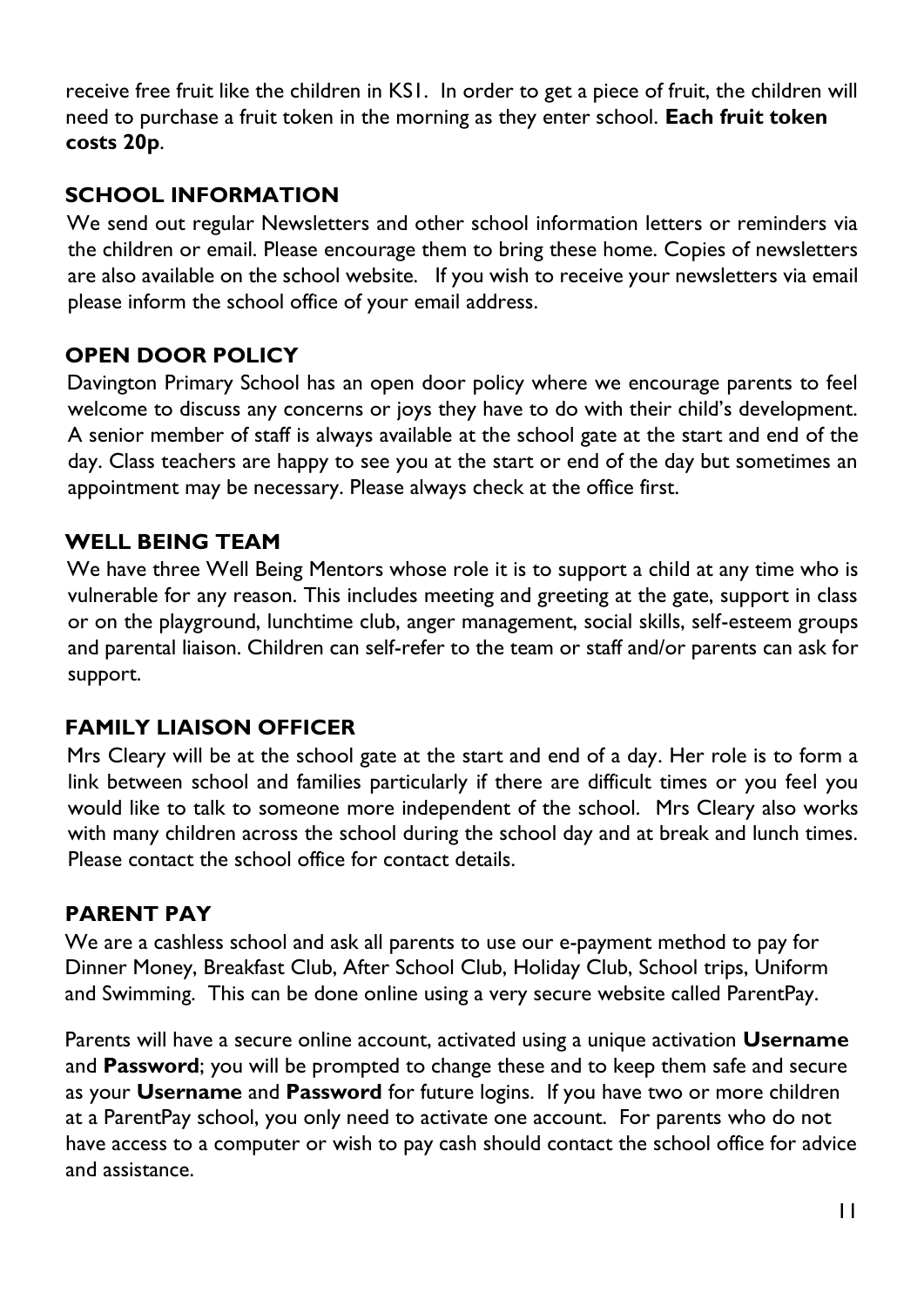## **ADDITIONAL SCHOOL ACTIVITIES AND CLUBS**

A wide variety of extra-curricular activities are on offer throughout the year. These include: Football, Netball, Rugby, Gym, Tennis, Cricket, Dodgeball, Music and Drama, Animation and Arts. There are termly opportunities for your child to join clubs. The number of clubs increase as the children continue through the school.

We value opportunities for both off site activities and visitors to school, helping to enrich the curriculum and giving the children valuable experiences that will stay with them forever. In Year 6 the children will have a residential; they spend a week doing outdoor activities and pursuits.

## **SCHOOL VISITS**

There are regular class/year group visits closely connected with the curriculum and these visits are invaluable in increasing the children's knowledge and understanding of the various topics. We work to ensure that all children can participate in these.

Occasionally, we request a contribution from each child to cover the cost of an event happening in school. The school has a Charging Policy for all trips and activities in school. Parents will be asked to contribute to cover the cost of an activity or trip including the transport cost and entrance fees, workshops etc. Parents will be informed of the amount, which will fully finance the activity. No child will be excluded from such an activity on the grounds that they cannot pay; however, if insufficient funds are received then it may be necessary to cancel the trip or event for the whole class/group. Payment by instalment is acceptable and many parents find this helpful. We always aim to keep this as low as possible and give parents the opportunity to pay in instalments.

## **SWIMMING**

During the summer term we request a contribution for every child in KS2 for swimming lessons. The school has our own pool and therefore enabling our KS1 children to receive swimming lessons every year. KS2 children will receive swimming lessons at Faversham Pools for which there is a cost, payable via Parentpay.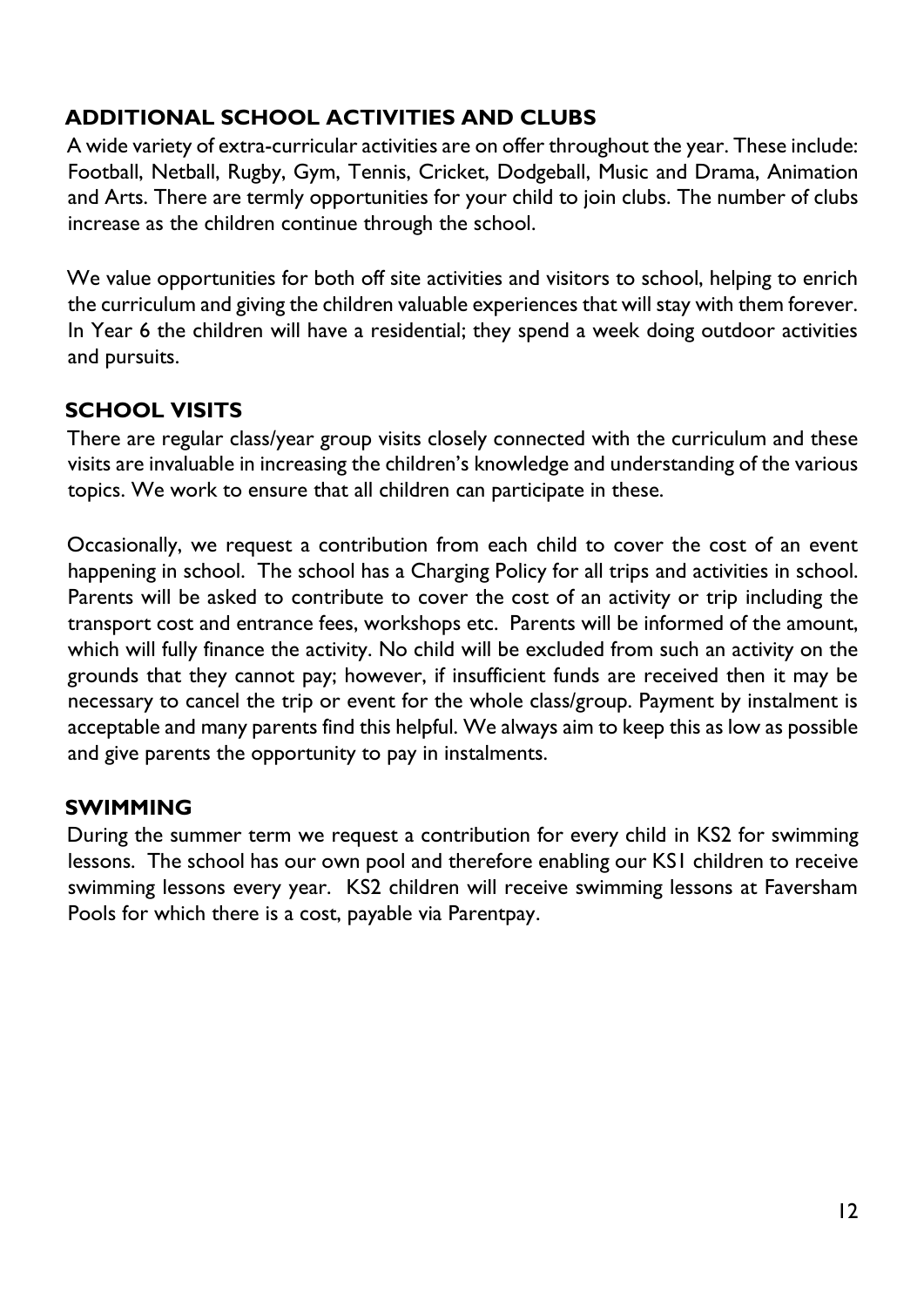## **SCHOOL UNIFORM**

We are very proud of whole school appearance and hope that you will always ensure that your child arrives in school appropriately dressed in full school uniform. Please ensure that every item of clothing, footwear and equipment is clearly marked with the child's name.

Please note: Trainers are only to be worn for PE lessons and are NOT to be worn for both PE and as general school shoes on Health and Safety grounds.

#### **School Uniform**

Blue School Jumper/Cardigan (with school logo) Charcoal Grey/Black Trousers Charcoal Grey/Black Skirt White Polo Shirt (with or without school logo) Black Shoes (heel no higher than 2.5cm/1") Plain Black Trainers with no logos may be worn *Winter Only – Boots may be worn to and from school, however school shoes must be brought to school to change into.*

#### **Summer Term Only**

Girls may wear blue gingham or blue stripe dress Charcoal Grey/Black tailored shorts Black, Blue or White sandals (one colour only) with heels no higher than 2.5cm (1") White socks

## **Swimming Kit**

Boys: Swimming trunks or shorts (above the knee) Towel Girls: One piece swimming costume Towel

Swimming hats for children with long hair (shoulder length or longer). This is primarily for safety reasons but also avoids hair over their face whilst swimming and helps to keep hair dry as we do not have hair dryers. Goggles may be worn on receipt of a letter from parents.

#### **Headwear**

Long hair must be tied back only with either blue or black 'scrunchies' **—** Alice band. Baseball caps or similar 'safe-shirt -sun' hat to be worn outside throughout the summer.